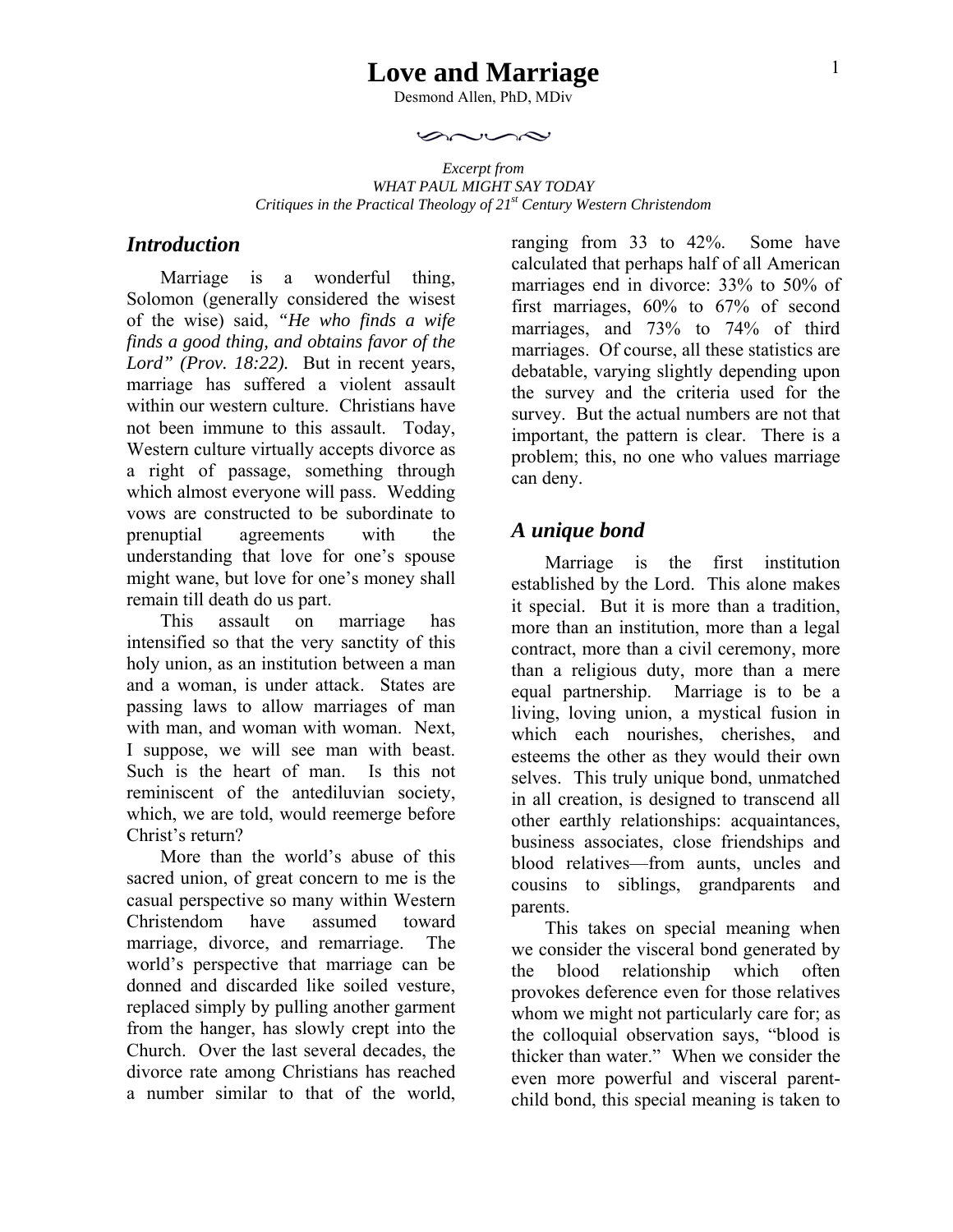a whole new level, for the marriage bond is to transcend even the parent-child relationship. *"Therefore shall a man leave his father and his mother, and shall cleave unto his wife: and they shall be one flesh" (Gen. 2:24).*

Many parents and children alike fail to acknowledge this *leaving and cleaving* aspect of marriage. They fail to reverence the *one flesh* nature of this bond. As a result, parents meddle in a child's marriage, or, conversely, a child places parents above his/her spouse. Either is a recipe for disaster. The couple is to leave their parents, to unite and become *one flesh.* 

This *one flesh* aspect of marriage is hard to define, impossible to fully articulate, harder even than attempting to define love for one who has never experienced love. Simply discussing or attempting to define this unique relationship does not do it justice. Like love, but even more difficult to comprehend, this being *one flesh* must be experienced to be truly appreciated.

### *The wounded*

Unfortunately, too many marriages never experience this mystical union of being *one flesh*. Too many marriages never achieve this unique relationship; their bond never matures, never grows to its full potential. Without this bond marriage can be a source of great sorrow. Too many marriages suffer a weak relationship; with couples painfully remaining together (at least legally) for the kids, for the church, for their reputation. Other marriages simply dissolve in divorce as each partner, typically, and casually, moves on to another. Then some, although relatively few, who have achieved this special bond, manage to fracture it, and let it fester until it also ends in divorce. Those in this category experience a loss from which they can never fully recover. This open wound makes it very unlikely that either will, or can, rush into another truly meaningful relationship. For if their failed marriage had indeed formed this genuine bond in which they were as one flesh, dissolving it was truly like cutting off their right arm.

The Lord spoke of this same wound with Israel, His metaphorical, estranged wife. So the prophet might better understand how the Lord felt about Israel, He instructed Hosea to take an unfaithful wife that he might also experience the pain (Hosea 3:1). Hundreds of years later, even as the crowds were shouting His praise, Jesus expressed his feeling for Israel, lamenting the soon destruction of this city that was about to kill Him. Jerusalem, the capital of Israel, was near destruction and he mourned for it:

*When he came near, he saw the city and wept over it; saying, I tell you, if you had known in this day, even you, the things that make for peace! But now they are hidden from your eyes. For . . . your enemies . . . shall not leave in you one stone upon another, . . . (Luke 19:41-44)*

No, the divorce of those who have truly developed this special bond can never fully heal.

What then is the key to a successful, happy marriage, to developing this special bond of one flesh? Merrill and I were married as teenagers, nearly forty years ago, and, as you might expect, we have often been asked this same question. You will have to ask Merrill for her take on the issue to get the full story. In that her part in this relationship has been far more difficult than mine; her thoughts are certainly of great value. As for me, and my analytical approach, I think I am also onto something.

### *The words of love*

The Greek language has different words to express various aspects of what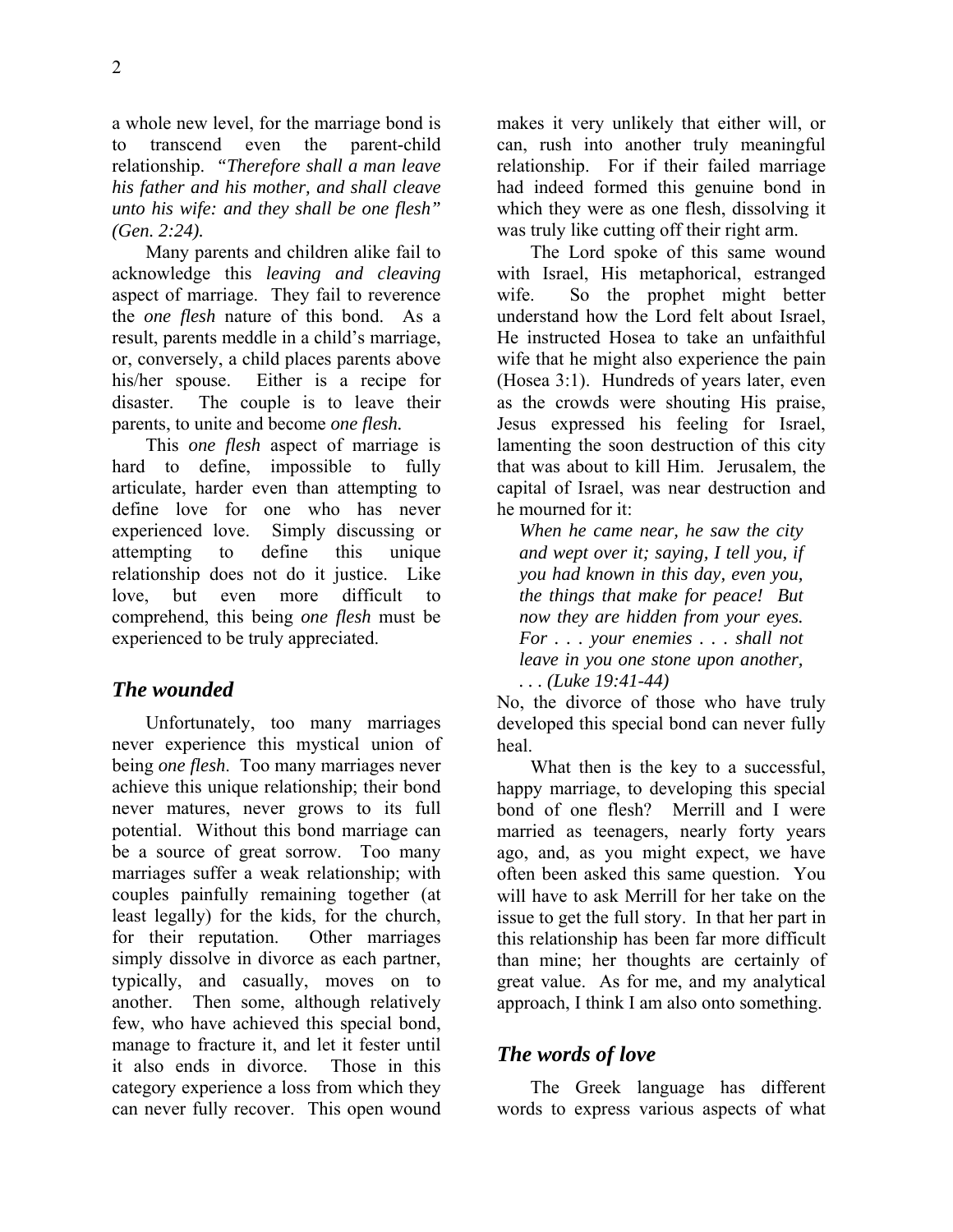we often simply call love. There are three specific words of interest when speaking of love and marriage. While these words have individual meanings, on some level each seems to cross paths with another so that their usage is nearly synonymous, but not quite.

The first term, although not used in the New Testament, is nevertheless, very important to our topic, for it is the means by which most relationships begin. It is the Greek ͗ερος *(eros)*, from which we get the English *erotic*. Eros speaks of physical attraction, infatuation, even physical pleasure. It accounts for love at first sight and that giddy feeling in the gut when you hold hands with the one of your desire.

Proverbs provides an example of how the two of these Greek words cross paths. Although the Greek Septuagint (LXX) uses a different word for love (one we will discuss shortly), the scene described crosses into *eros*.

*Let your fountain be blessed: and rejoice with the wife of your youth. As a loving hind and a graceful doe, let her breasts satisfy you at all times; and be ravished always with her love (LXX Prov. 5:18-19).*

This physical relationship, of course, is not the sole means to achieve the mystical union of being *one flesh*, but it is an important aspect. However, to be meaningful, a relationship must move on from *eros.* This is not to abandon it by any means, but to grow and move into other forms of love. Nevertheless, this passage reveals how important it is to keep the fire burning. The initial infatuation, or even love at first sight, is fine, and although its intensity may vary throughout the ups and downs of a growing relationship, the flame must not be left to die out.

Another Greek term ἀγαπἀω *(agapao)* is commonly translated love*.* Its scope of meaning is, to value, to esteem, to feel or

manifest concern, to be faithful toward, to delight in, to set store upon, devotedness, affection, and benevolence. It is often thought of as the sacrificial love and devotion that is not only prevalent in marriage but in other relationships as well: a parent's sacrificial love for the children; a soldier's love for country; a friend's devotion, etc. It was this term Jesus used when he said, *"By this shall all men know that ye are my disciples, if you have love one to another" (Jn. 13:35). Agapao* is the idea behind the oft quoted 1 Corinthians 13.

*Though I speak with the tongues of men and of angels, but have not love, I have become sounding brass or a clanging cymbal. And though I have the gift of prophecy, and understand all mysteries and all knowledge, and though I have all faith, so that I could remove mountains, but have not love, I am nothing. And though I bestow all my goods to feed the poor, and though I give my body to be burned, but have not love, it profits me nothing. Love suffers long, is kind, does not envy, does not parade itself, is not puffed up, does not behave rudely, does not seek its own, is not provoked, thinks no evil; does not rejoice in iniquity, but rejoices in the truth, bears all things, believes all things, hopes all things, endures all things. And now abide faith, hope, love, . . . the greatest of these is love.* 

*Eros* and *agapao*, the burning desire and the devotional aspects of love, are vital to any marriage, but there is another love that must be encountered if a marriage is to work, if it is to reach the mystical state of being *one flesh.* This love is expressed in the Greek φιλἐω *(phileo)*. It is often translated as friendship. It speaks of affection, to like, to delight in, and to cherish inordinately.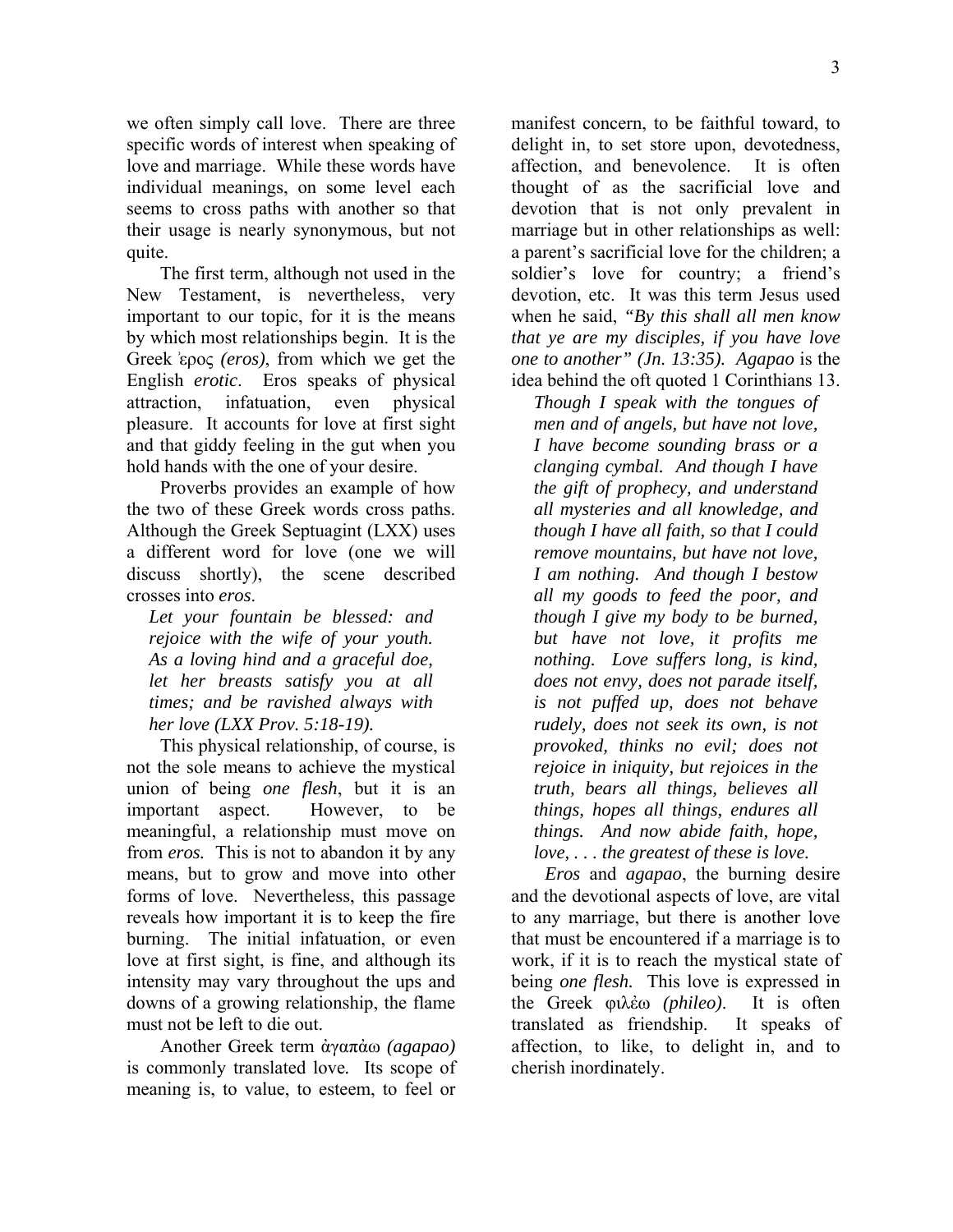*Phileo* can be used to express a more personal, intimate love than that of *agapao*. While, in the realm of one's less intimate relationship in society, *agapao* is the greatest love, as for personal relationships, *phileo* transcends and necessarily encompasses *agapao*. So that, it is possible to have *agapao* without having *phileo*; that is, it is possible to be devoted and sacrificially committed without harboring a deep personal affection. On the other hand, *phileo,* by definition, includes all the aspects of *agapao*. In this respect, *phileo* is

a higher form of love. This was exhibited when Jesus asked Peter, *"Do you love me more than these?"* He used *agapas.* Peter answered, *"Yes Lord, you know I love you."* Peter used *philo*. Then Jesus asked him a second time, again using *agapas,* and Peter answered, again using *philo*. When Jesus asked Peter the third time, *"Do you love me?"* he used *phileis*. Of course Peter was grieved because it seemed that Jesus was questioning his affectionate devotion, his *philos*. Then Jesus foretold of Peter's eventual martyrdom, essentially telling him: Yes, you will demonstrate your affection, with your sacrifice *(John 21:15- 17).* If you recall, earlier Jesus had said, a *"man gives his life for a friend (philos) you are my friends (philos) if you do what I say"* (*John 15:13-14)* 

Other passages use *phileo* as well, to express affection on a more personal level so as to transcend *agapee*. Paul used this term to admonish young women to love their husbands and to love their children *(Titus 2:4).* The Septuagint used it to explain: *"He that covers transgression seeks love, but he that repeats a matter separates friends" (Prov. 17:9)*, and again to say, *"Hatred stirs up strife, but love covers all transgressions" (Prov. 10:12).* And Paul used it to express God's love toward men, *"the kindness and love of God*  *our Savior toward men appeared,"* which He did via *agapee (Tit. 3:4).* It is this term used of Jesus' affection for Lazarus, *"behold how he loved him" (John 11:36)*, and for John, *"the other disciple whom Jesus loved"* (John 20:2). This term was used to tell us how *"the Father loves the son" (John 5:20)*. Jesus used it to assure the disciples, *"the Father loves you because you love me" (John 16:27).* Paul warned that *"if any man loves not the Lord Jesus Christ, let him be Anathema. . . ." (1 Co 16:22). Phileo* is also the root word for kiss.

In the negative sense *phileo* is used to express a misplaced self serving affection: the love of money, of self, of praying in the open, of having the uppermost seats, a love of one's life or family more than Jesus, and a love of the world.

In the context of marriage, *phileo* necessarily encompasses and transcends both *agapee* and *eros*. It is this term used by the Septuagint in the aforementioned erotic passage in Proverbs:

*Let your fountain be blessed: and rejoice with the wife of your youth. As a loving hind and a graceful doe, let her breasts satisfy you at all times; and be ravished always with her love" (Prov. 5:18-19).* 

## *The acts of love*

Although they were once in love, too many married couples wake up one day to realize they do not particularly like each other, *eros*. Their once steamy relationship had likely started with a strong, mutual physical attraction for each other. As they spent more time together, they were soon making small compromises and sacrifices for each other, *agapao*. This sacrificial devotion grew once they were married. It necessarily became even more widespread as the children entered their lives. But each had their own set of friends, neither really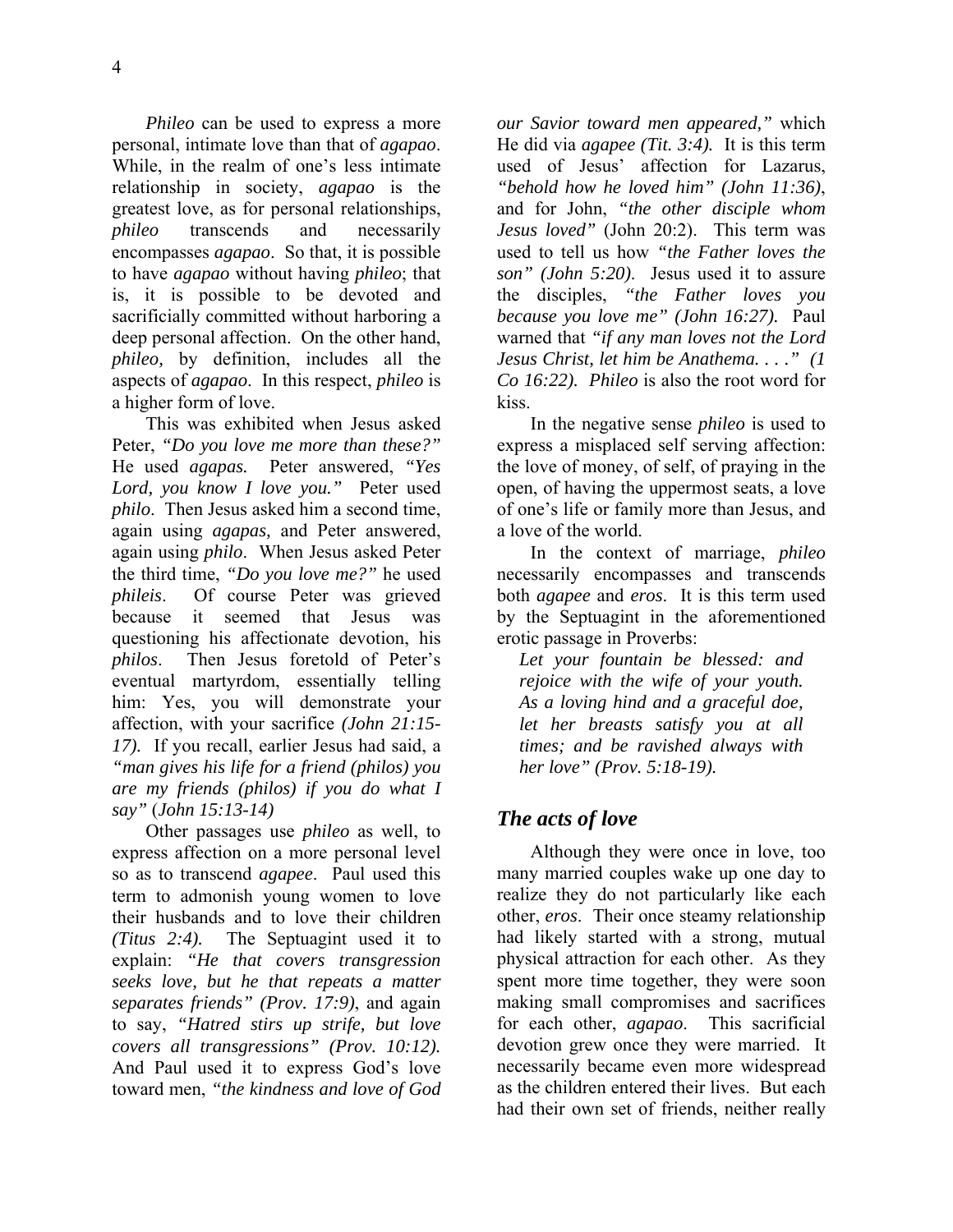caring for the other's friends. As time passed, they spent less and less time together. They began spending weekends apart, each involved in their own activities. Then they were taking separate vacations. The initial flame, with which their relationship began, had long since faded; so that now, each continually irritates the other. Slowly, and sadly, they have come to realize they do not really like each other anymore.

The likely truth is that they never did like each other. They never took the necessary time to really get to know each other in an intimate, *phileo* way. The mutual sacrifices and benevolence was encouraging. Conjugal unions were good . . . for a few years; but a cherished, soul to soul, intimate and deeply devoted friendship was never developed. For, if this all encompassing *phileo* had been present to the degree so that they were as *one flesh*, they would not likely be entertaining their present thoughts of disdain.

Unlike *eros*, *phileo* does not mystically appear at first sight. *Phileo,* at any level is a relationship that takes time and energy. At its heightened level of intimacy within marriage, its development demands even greater effort. It must be nurtured, cuddled, sought after. As Helen Rowland noted, "Marriage is like twirling a baton, turning handsprings or eating with chopsticks. It looks easy until you try it."<sup>1</sup>

More than the love at first sight aspect of *eros;* more than the impersonal devotion of *agapao;* this special *phileo* relationship within a marriage can only be attained by perfect familiarity. Not merely physical intimacy, but an interpersonal growth that requires quality time together, learning of each other's dreams, and fears, and perfections, and imperfections, of life

1

before each other. As one little boy put it, when asked what a friend was: "someone who knows everything there is to know about you but likes you anyway."

## *Speaking kindly*

Seeking to understand what caused marriages to fail; several years ago marital researchers studied couples over the course of decades; retracing the windy path of those who had split up, all the way back to their wedding day. What they discovered was somewhat disturbing. None of the factors they expected seemed to make any difference: not how in love the newlyweds were; not how much affection they showed; not how much they fought or what they fought about. What they did find was that both the marriages that proved successful and those that failed looked surprisingly similar in the early days. Then psychologists Cliff Notarius of Catholic University and Howard Markman of the University of Denver studied newlyweds over the first decade of marriage and found a subtle but telling difference at the beginning of the relationships.

Of those marriages that would ultimately succeed, 5% of the comments made about each other were insults. Of the marriages that would ultimately fail, it was 10%. As the decade passed the gap magnified until the failing couples spoke five times as many cruel and negative comments at each other as did the happy couples. They concluded that "Hostile putdowns act as cancerous cells that, if unchecked, erode the relationship over time, . . . In the end, relentless unremitting negativity takes control and the couple can't get through a week without major blow ups." $^2$ 

 $\overline{a}$ 

<sup>&</sup>lt;sup>1</sup> Helen Rowland, Reader's Digest, June, 1994, p. 130.

<sup>&</sup>lt;sup>2</sup> Notarius, U.S. News & World Report, February 21, 1994, p. 67.